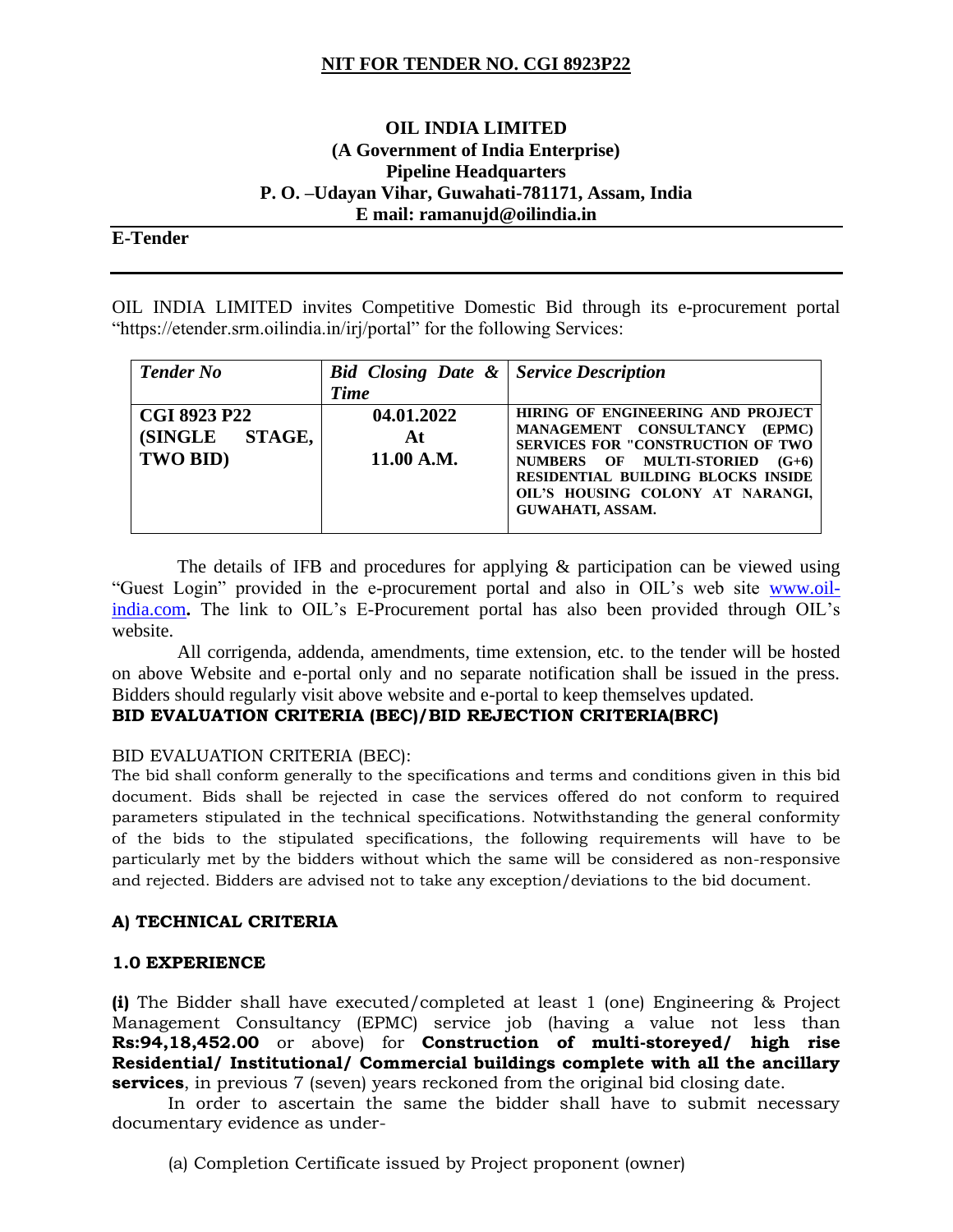(b) Work Order copy and/or Contract document showing **Detail scope of work**  and **Time schedule** 

**(ii)** The Bidder shall have the experience of providing EPMC service for at least 1 (one) **successfully completed project** related to Construction of **multi-storeyed/ high rise Residential/ Institutional/ Commercial** buildings complete with all the ancillary services of value **not less than Rs. 18.84 Cr**. in previous 7 (seven) years reckoned from the original bid closing date.

In order to ascertain the same the bidder needs to submit necessary supporting document(s) as under-

(a) Work Order copy and/or Contract document showing **Detail scope of work**  and **Time schedule** 

(b) Completion Certificate issued by Project proponent (owner)

Job executed by a bidder for its own organization / subsidiary shall not be considered as experience for the purpose of meeting BEC.

## **Note to Technical Criteria:**

(a) EPMC service shall include Design, Engineering and Site supervision & monitoring. Only PMC service, which does not include Design and Engineering, shall not be considered.

(b) Only those works shall be considered for evaluations which have been executed by the bidder as EPMC for / Government / Govt. organizations / PSUs. So the bidders are advised to submit 'Past Experience' accordingly.

(c) Composite construction job, where EPMC (Engineering and Project Management Consultancy) service is a part, shall not be considered.

(d) Documents submitted in support of experience as per Para 1.0 (i) and (ii) of the BEC shall be self- attested with legible stamp. It shall be the bidder's responsibility to ensure that the documents submitted in compliance of the experience criteria is clear and adequate.

#### **B) FINANCIAL CRITERIA:**

1.0 The following Financial criteria shall have to be met by the bidder:

| S1.       | <b>Parameter</b>   | <b>Financial Criteria</b>                                                                                          |  |  |  |
|-----------|--------------------|--------------------------------------------------------------------------------------------------------------------|--|--|--|
|           | Annual<br>Turnover | Minimum 27.57 lakhs in any of the preceding 3 (Three)<br>financial years, considered from the original bid closing |  |  |  |
|           |                    | date.                                                                                                              |  |  |  |
| $\cdot$ 2 | Net worth          | Net Worth of the bidder should be positive for the<br>preceding financial/accounting year                          |  |  |  |

### **Note to Financial Criteria:**

(a) Considering the time required for preparation of Financial Statements, if the last date of preceding financial/accounting year falls within the preceding six months reckoned from the original bid closing date and the Financial Statements of the preceding financial/accounting year are not available with the bidder, then the financial turnover of the previous three financial/accounting years excluding the preceding financial/ accounting year will be considered. In such cases, the Net Worth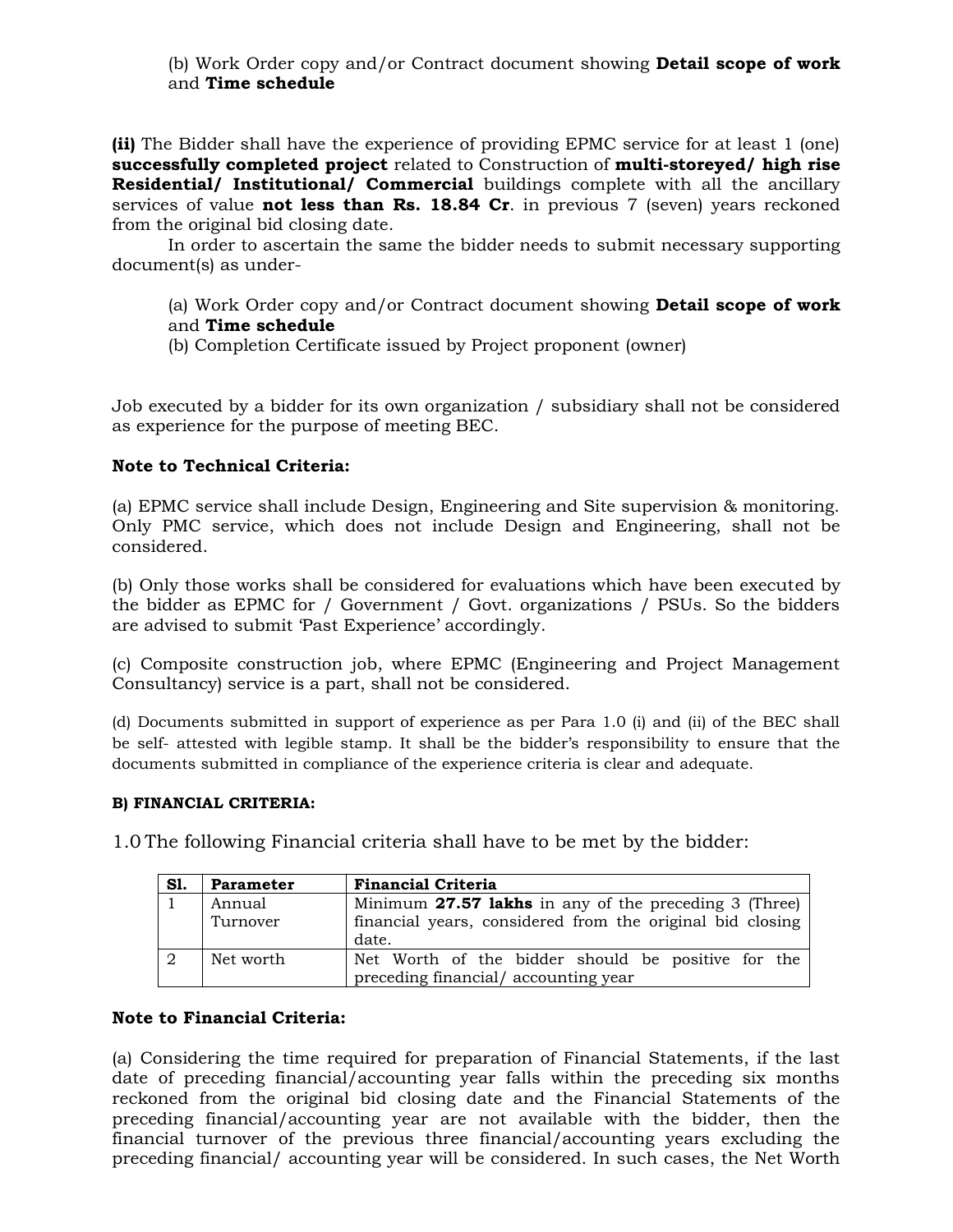of the previous financial/accounting year excluding the preceding financial/ accounting year will be considered. However, the bidder has to submit an affidavit/undertaking certifying that the balance sheet/Financial Statements for the financial year (as the case may be) have not been audited so far.

(b) For proof of Annual Turnover & Net Worth, any one of the following document must be submitted along with the bid:-

i. A certificate issued by a practicing Chartered/Cost Accountant (with Membership Number and Firm Registration Number), certifying the Annual turnover & Net worth as per format prescribed in **Proforma-a**,

### OR

ii. Audited Balance Sheet along with Profit & Loss account.

In case the bidder is a Central Govt. Organization/PSU/State Govt. Organization/Semi-State Govt. Organization or any other Central/ State Govt. Undertaking, where the auditor is appointed only after the approval of Comptroller and Auditor General (CAG) of India and the Central Government, their certificates may be accepted even though FRN is not available. However, the bidder has to provide documentary evidence for the same.

(c) All certificates issued by a Chartered Accountant in practice must mandatorily mention UDIN (Unique Document Identification Number) as instructed by Institute of Chartered Accountants of India (ICAI).

### **C) COMMERCIAL – BID SUBMISSION**

1.0 Bids shall be submitted under single stage two Bid systems i.e. Technical Bid and Priced Bid separately in the OIL's e-Tender portal. The Technical Bid is to be uploaded as per Scope of Work & Terms of Reference specified in the tender in **"Technical RFx Response" Tab** and Priced Bid as per Schedule of Rates is to be uploaded in the **"Notes & Attachments" Tab.** Bids shall be rejected outright if the prices are indicated in the technical bids. Bids not conforming to this two bid system shall be rejected outright.

2.0 Bidder shall offer firm prices. Price quoted by the successful bidder must remain firm during the execution of the contract and not subject to variation on any account.

3.0 Bid should be valid for 120 days. Bids with shorter validity will be rejected as being non-responsive.

### 4.0 Deleted.

5.0 The Integrity Pact must be uploaded in OIL's E-Procurement portal along with the Technical Bid digitally signed by the same signatory who digitally signed the Bid i.e. who is duly authorized to sign the Bid. If any bidder refuses to sign Integrity Pact or declines to submit the Integrity Pact, their bid will be rejected.

6.0 Physical Bids, if any received from the bidders, shall not be considered and will be rejected.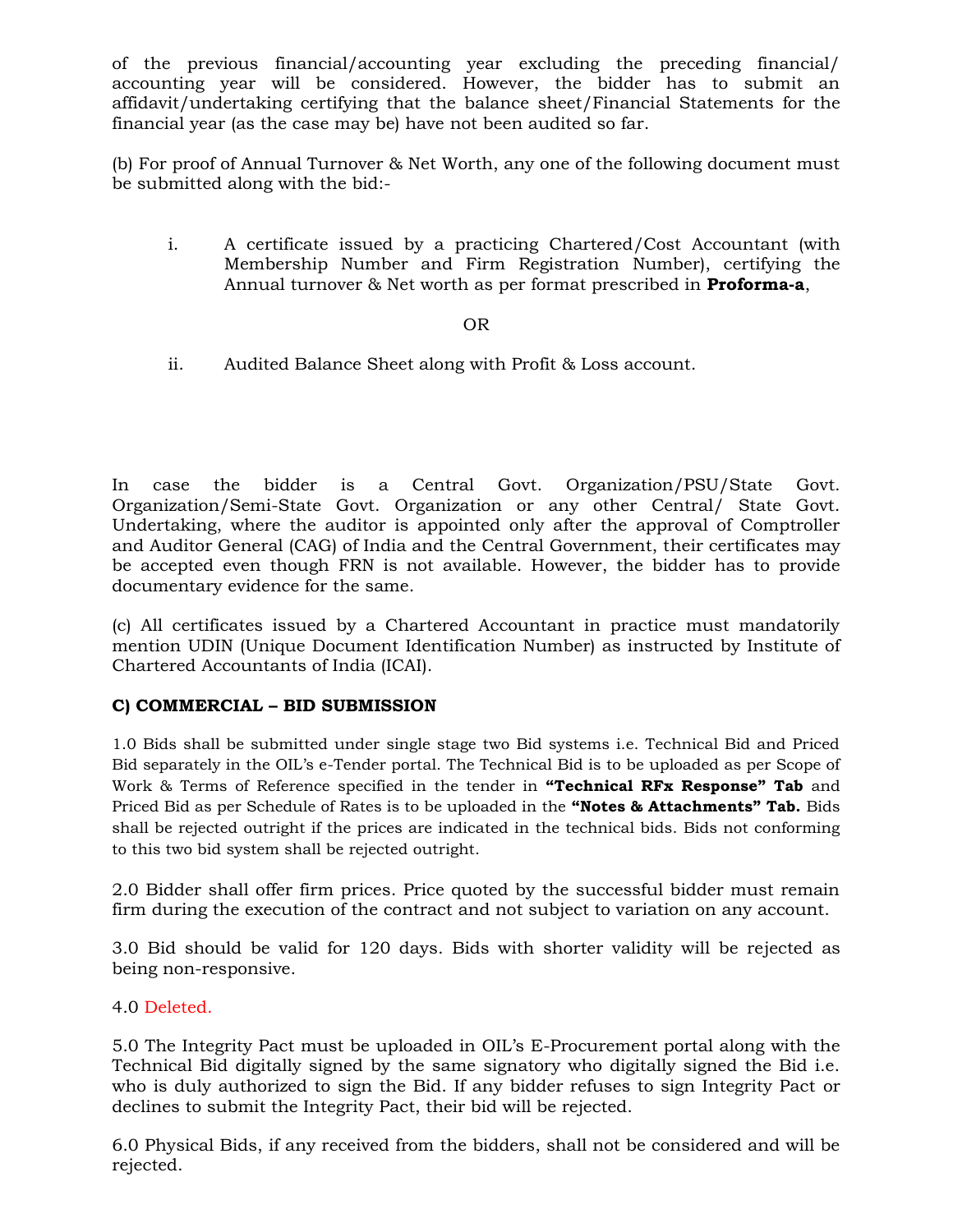7.0 Bids submitted after the Bid Closing Date and Time will be rejected.

8.0 Bids received through the e-procurement portal shall only be accepted. Bids received in any other form shall not be accepted.

9.0 The bid documents are non-transferable. Bid can only be submitted in the name of the bidder in whose name the User ID and Password have been issued. Unsolicited bids will not be considered and will be straightway rejected.

10.0 Bids shall be typed or written in indelible ink and shall be digitally signed by the bidder or his authorized representative.

11.0 Any document(s) wherever called for, and submitted by bidders, shall be legible, contain no interlineations, white fluid erasures or overwriting except as necessary to correct errors made by the Bidder, in which case such correction shall be initialed by the person or persons who has/have digitally signed the Bid.

12.0 Any Bid containing false statement will be rejected.

13.0 Bidders must quote clearly and strictly in accordance with the price schedule outlined in Schedule of Rates under Section- III of Bid Document; otherwise the Bid will be summarily rejected.

14.0 Non-submission of the documents as specified in BEC will result in rejection of bids.

15.0 Bidder shall fulfill all the relevant clauses applicable for this e-Tender.

16.0 Bidder must accept and comply with the following standard commercial terms as given in the Bid Document in toto failing which bid will be rejected –

i) Performance Security ii) Force Majeure iii) Tax Liabilities iv) Arbitration v) Acceptance of Jurisdiction and Applicable Law vi) Liquidated Damage vii) Safety & Labour Law viii) Termination ix) Integrity Pact x) Warranty and remedy of defects xi) Liability xii) Insurance xiii) Any other condition specifically mentioned elsewhere in the tender documents that non-compliance of the clause shall lead to rejection of the bid.

17.0 The originals of the documents submitted by the bidder shall have to be produced by the bidder(s) to OIL as and when asked for.

### **D) EVALUATION OF BIDS FOR QUALITY:**

1.0 Bids qualifying as per terms of Technical Criteria (Para A above) and Financial Criteria (Para B above) shall be eligible for this evaluation.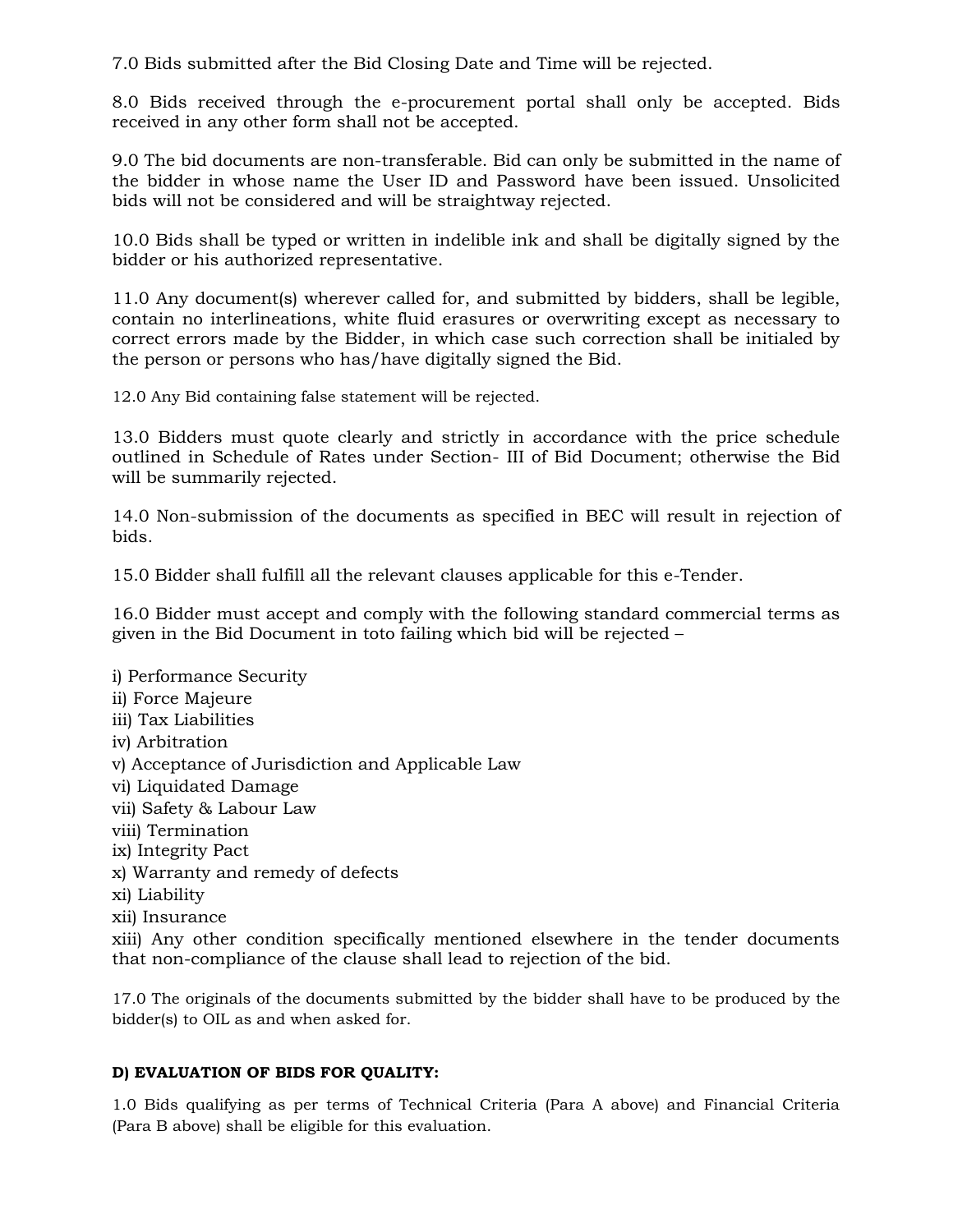2.0 Bids shall be evaluated both in terms of *Quality* as well as *Quoted Price* i.e. Quality & Cost Based Selection (**QCBS)** methodology. The weightage for *Quality* **is 60** and the weightage for the *Quoted price* **is 40.**

3.0 The marks allocated against various subsections under *Quality* of Bid shall be as hereafter.

3.1 Broad classification:

| S1.                 | <b>Quality Criteria</b>                                                                                          | <b>Maximum</b>     |
|---------------------|------------------------------------------------------------------------------------------------------------------|--------------------|
| No.<br>$\mathbf{1}$ | No. of works of similar nature of value Rs18.84 Crores or above, for                                             | <b>Marks</b><br>15 |
|                     | which the bidder has successfully completed their EPMC services                                                  |                    |
|                     | <b>during</b> the last 7 (seven) years prior to the original Bid closing date.                                   |                    |
|                     |                                                                                                                  |                    |
|                     | (Max. Mark shall be allotted to the bidder with the max. nos.                                                    |                    |
|                     | 'works of similar nature' and thereafter unit method shall be                                                    |                    |
|                     | applied for calculation of marks with less nos. of projects.)                                                    |                    |
| 2                   | Cumulative value of 'works of similar nature' of value                                                           | 15                 |
|                     | Rs18.84 Crores or above, successfully completed during                                                           |                    |
|                     | the last 7 (seven) years prior to the original Bid closing date                                                  |                    |
|                     | for which the Bidder has provided EPMC service.                                                                  |                    |
|                     |                                                                                                                  |                    |
|                     | (Max. Mark shall be allotted to the bidder with the highest                                                      |                    |
|                     | cumulative value of 'works of similar nature' and thereafter                                                     |                    |
|                     | unit method shall be applied for calculation of marks with                                                       |                    |
|                     | less nos. of projects.)                                                                                          |                    |
| 3                   | Cumulative value of works of similar nature', successfully                                                       | 10                 |
|                     | completed in North Eastern Region during the last 7                                                              |                    |
|                     | (seven) years prior to the original Bid closing date for which                                                   |                    |
|                     | the Bidder has provided EPMC service.                                                                            |                    |
|                     |                                                                                                                  |                    |
|                     | (Max. Mark shall be allotted to the bidder with the highest                                                      |                    |
|                     | cumulative value of 'works of similar nature' in <b>North</b>                                                    |                    |
|                     | <b>Easter Region</b> and thereafter unit method shall be applied                                                 |                    |
|                     | for calculation of marks with less nos. of projects.)                                                            |                    |
| 4                   | No. of 'works of similar nature' of Rs. 18.84 Cr. or above,                                                      | 10                 |
|                     | successfully completed as per Original Project schedule                                                          |                    |
|                     | during the last 7 (seven) years prior to the original Bid<br>closing date for which the Bidder has provided EPMC |                    |
|                     | service.                                                                                                         |                    |
|                     |                                                                                                                  |                    |
|                     | (For 3 or more projects, Max. Marks shall be allotted and                                                        |                    |
|                     | thereafter unit method shall be applied for calculation of                                                       |                    |
|                     | marks with less nos. of projects.)                                                                               |                    |
| 5                   | No. of 'works of similar nature' successfully completed                                                          | 15                 |
|                     | within Municipal area (such as GMC/GMDA where                                                                    |                    |
|                     | permission for construction and occupancy                                                                        |                    |
|                     | certificate(s) are required to obtain from appropriate                                                           |                    |
|                     | <b>Government authority</b> ) during the last 7 (seven) years                                                    |                    |
|                     | prior to the original Bid closing date for which the Bidder                                                      |                    |
|                     | has provided EPMC service.                                                                                       |                    |
|                     | (For 3 or more projects, Max. Marks shall be allotted and thereafter unit                                        |                    |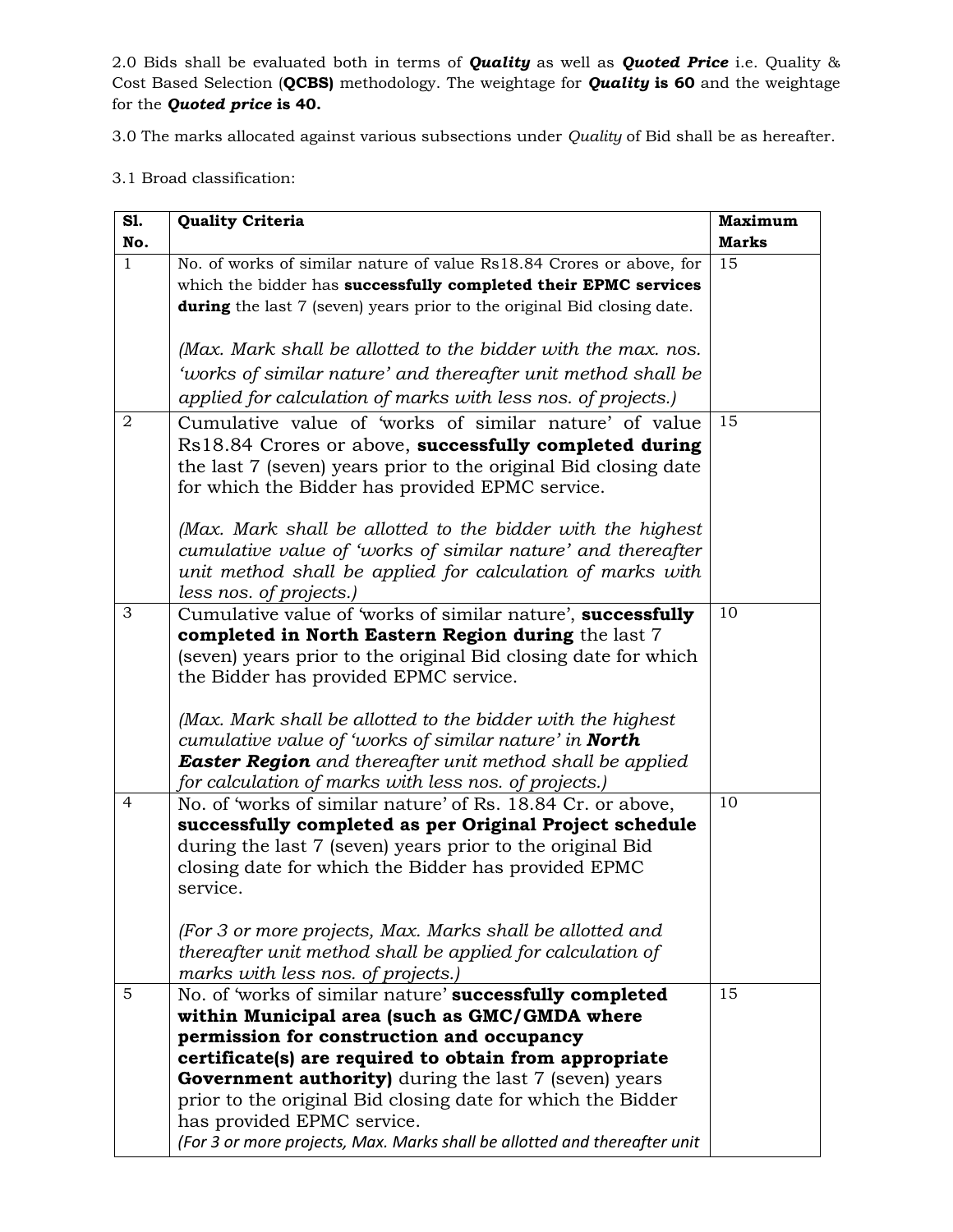|   | method shall be applied for calculation of marks with less nos. of<br>projects.)                                                                                                                    |    |
|---|-----------------------------------------------------------------------------------------------------------------------------------------------------------------------------------------------------|----|
| 6 | Independent parking space in terms of number of cars within<br>ground floor/ stilt area.                                                                                                            | 5  |
|   | (Maximum mark shall be given to the bidder who shall have the<br>highest capacity of parking space in terms of nos. of cars and for<br>other bidders; mark shall be evaluated through unit method.) |    |
| 6 | Effective utilization of open space (greenery, park, road side<br>plantation) in terms of percentage plot area.                                                                                     | 10 |
|   | (Maximum mark shall be given to the bidder who shall have the<br>highest % of open space (greenery, park) in the layout and for other<br>bidders; mark shall be evaluated through linear method.)   |    |

## 9 **PRESENTATION:**

*(For marking against the points under Presentation, an evaluation committee shall be formed and they shall decide.)*

| Torneou and choice of change accession |                                                                   |    |  |
|----------------------------------------|-------------------------------------------------------------------|----|--|
| 9.1                                    | Optimized building design to reduce conventional energy demand    | 5  |  |
|                                        | in terms of Electrical energy consumption using natural light and |    |  |
|                                        | air                                                               |    |  |
| 9.2                                    | Adaptation of efficient design and technology to reduce time of   | 5  |  |
|                                        | construction (Activity chart shall be provided)                   |    |  |
| 9.3                                    | Overall presentation: Master plan including circulation system,   | 10 |  |
|                                        | architectural & other key features, creative concept and theme    |    |  |
|                                        | depiction, overall aesthetic of the building including broad      |    |  |
|                                        | specification major materials proposed to be used.                |    |  |
| Total (1)                              | 100                                                               |    |  |

# **Note:**

(a) It shall be the bidder's responsibility to ensure submission of unambiguous /clear and sufficient documentary evidence in support of the evaluation criteria along with requisite calculation.

(b) The presentation shall be arranged at Owner's premises at PHQ, Guwahati. However, in case, it is not possible to arrange for the presentation at Owner's Office at PHQ, Guwahati, then the presentation shall be arranged through Electronic media. OIL shall notify the bidders at least 10 days in advance.

(c) Only the techno-commercially qualified bidders shall be invited for the presentation. The lodging/Boarding and travel for the presentation shall be borne by the bidders themselves

(d) The presentation should be supported with the Documentary evidence wherever applicable. The bidder is to demonstrate a 3D Walk through model during the presentation.

(e) The following documents shall need to be submitted along with technical bid:

a) Master plan b) Tower plan c) Plan of Individual dwelling unit

d) Design concept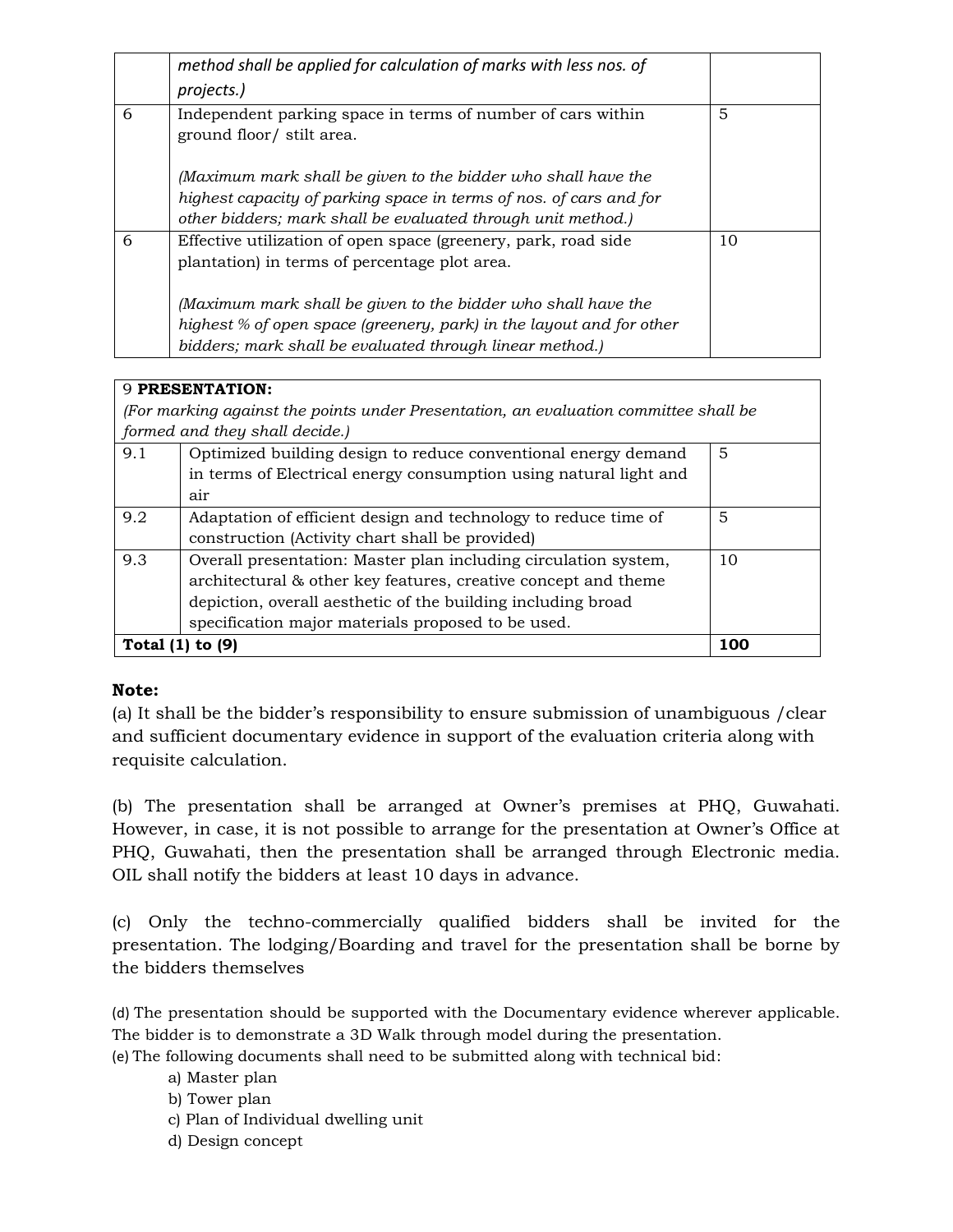e) Any other relevant drawing/ document/ calculation/ data that shall be required to supplement the claim of the bidder against the parameters.

(f) OIL reserves the right to verify any or all data/document/information provided by the bidder. False statement by Bidder will make it liable for appropriate action.

(g) **Works of similar nature** means *Construction of multi-storeyed/ high rise Residential/*  **Institutional/ Commercial** buildings complete with all the ancillary services. Completed Projects will only be considered.

4.0 The Minimum Qualifying Marks a bid shall have to meet in **Quality Criteria is 40 marks.** Bids not meeting the minimum qualifying marks in Quality Criteria shall be rejected. The Bids meeting the minimum qualifying marks shall be called "*Qualified Bids*" and shall be eligible for price evaluation of the bid.

## **E) EVALUATED BID PRICE:**

*Qualified Bids* **(meeting the minimum Qualifying Marks of 40 in Quality Criteria)** and conforming to the technical specifications, terms and conditions stipulated in the bidding document and considered to be responsive after subjecting to Bid Evaluation Criteria shall be considered for further evaluation as per the Evaluation Criteria given below:

1.0 If there is any discrepancy between the unit price and the total price, the unit price will prevail and the total price shall be corrected. Similarly, if there is any discrepancy between words and figure, the amounts in words shall prevail and will be adopted for evaluation.

2.0 The bidders must quote their Prices in the manner as called for vide Schedule of Rates (SOR) under **Section - III**.

# 3.0 **Commercial Bids shall be evaluated taking into account the Price quoted against SOR excluding quoted GST**.

4.0 Contract will be awarded for all the items covered under SOR.

5.0 OIL will not be responsible for delay, loss or non-receipt of applications (for bidding documents) and will not entertain any correspondence in this regard.

6.0 Discount: Bidders are advised not to indicate any separate discount. Discount if any, should be merged with the quoted price. Discount of any type indicated separately will not be taken in to account for evaluation purposes. However, in the event such offer without considering discount is found to the lowest, OIL shall avail such discount at the time of award of contract.

7.0 Lump sump cost must include all liabilities and taxes including statutory liabilities but excluding GST which shall be quoted separately in the Price Bid format.

8.0 The items mentioned in above clause are to be read in conjunction with Schedule of Rates in **Section-III.**

9.0 The responsive bids will be subjected to loading for any deviation(s).

# **F) INTER-SE-RANKING OF THE QUALIFIED BIDS:**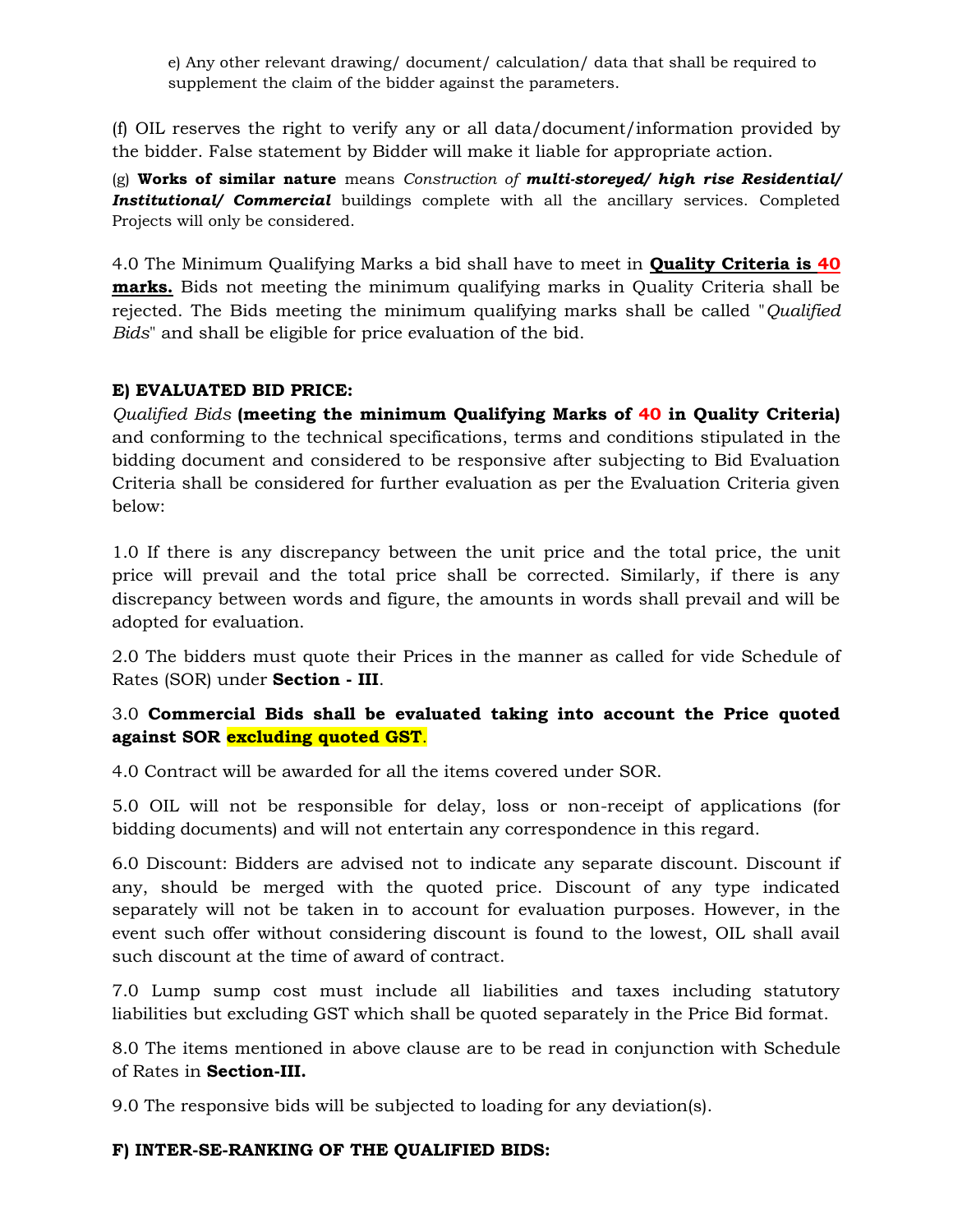1.0 To ascertain the inter-se-ranking of the bids the Quality & Cost Based Selection (**QCBS) methodology** as mentioned below shall be adopted:

An **Evaluated Bid Score (B)** will be calculated for each bid, which meets the **minimum Qualifying marks of 40 in Quality Evaluation Criteria**, using the following formula in order to have a comprehensive assessment of the Bid price and the Quality of each bid:

# **B**=  $(C_{low}/C)^*100^*X + (T/T_{high})^*100^*(1-X)$

Where,

C =Evaluated Bid Price of the bidder

 $C_{\text{low}}$  = The lowest of the evaluated bid prices among responsive bids

T = The total marks obtained by the bidder against *Quality* criteria

 $T<sub>hich</sub>$  = The total marks achieved by the best bid among all responsive bids against *Quality* criteria

X = **0.4** (The weightage for *Quality* is 60 and the weightage for the *Quoted price* is 40)

**Note:** The **Evaluated Bid Score (B)** shall be considered up to two decimal places.

# 2.0 The bid with the **highest Evaluated Bid Score (B)** will be **recommended for award of contract.**

3.0 In the event of two or more bids having the same highest Evaluated Bid Score (B), the bid scoring the highest marks against *Quality* criteria will be recommended for award of contract.

4.0 As the evaluation of bid shall be based on combine score (Technical parameters and prices), purchase preference policies (like policy for MSEs and PPLC etc.) shall not be applicable.

# **G) GENERAL:**

1.0 In case bidder takes exception to any clause of bid document not covered under BEC, then the Company has the discretion to load or reject the offer on account of such exception if the bidder does not withdraw/modify the deviation when/as advised by company. The loading so done by the Company will be final and binding on the bidders.

2.0 To ascertain the substantial responsiveness of the Bid the Company reserves the right to ask the bidder for clarification in respect of clauses covered under BEC also and such clarifications fulfilling the BEC clauses in-toto must be received on or before the deadline given by the Company, failing which the offer will be summarily rejected.

3.0 If any of the clauses in the BEC contradict with other clauses of the Bid Document elsewhere, then the clauses in the BEC shall prevail.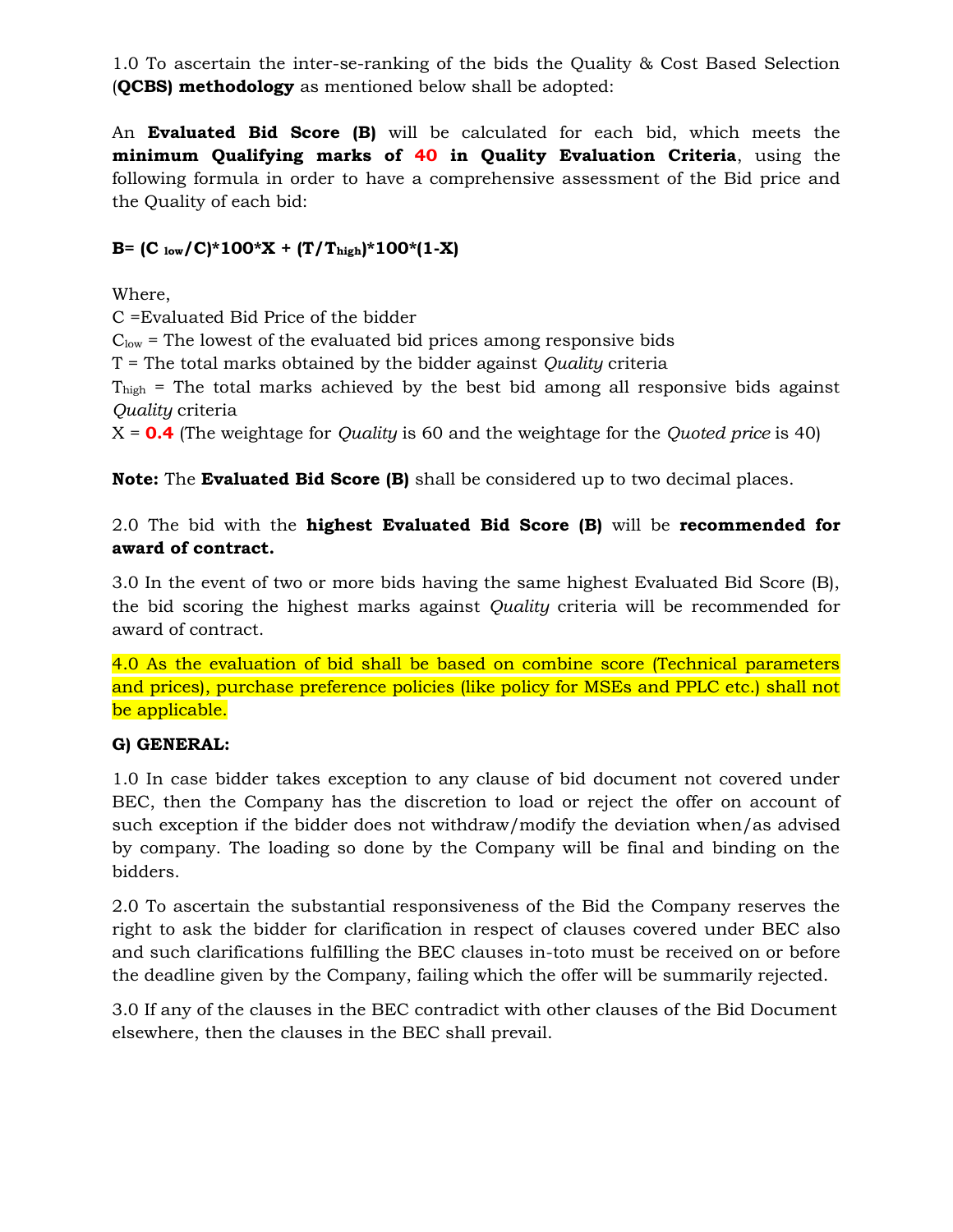### **FORMAT FOR CHARTERED ACCOUNTANT / STATUTORY AUDITOR CERTIFICATE FOR FINANCIAL CAPABILITY OF THE BIDDER**

We have verified the Annual Accounts and other relevant records of M/s…………………………(Name of the bidder) and certify the following:

### **A. ANNUAL TURNOVER OF LAST 3 YEARS:**

| Year    | <b>Amount (Currency)</b> |
|---------|--------------------------|
| Year 1: |                          |
| Year 2: |                          |
| Year 3: |                          |

### **B. FINANCIAL DATA FOR LAST AUDITED FINANCIAL YEAR :**

| Description            | Year<br>                 |
|------------------------|--------------------------|
|                        | <b>Amount (Currency)</b> |
| 1. Current Assets      |                          |
| 2. Current Liabilities |                          |
| 3. Working Capital     |                          |
| 4. Net Worth           |                          |
| 5. RETURN ON EQUITY    |                          |

Name of Audit Firm:

[Signature of Authorized Signatory]

Date:

Chartered Accountant Name:

Designation:

Seal:

Membership no.

#### **Instructions:**

1. The financial year would be the same as one normally followed by the bidder for its Annual Report.

2. The bidder shall provide the audited annual financial statements as required for this Tender document. Failure to do so would result in the Proposal being considered as non-responsive. This certificate is to be submitted on the letter head of Chartered Accountant.